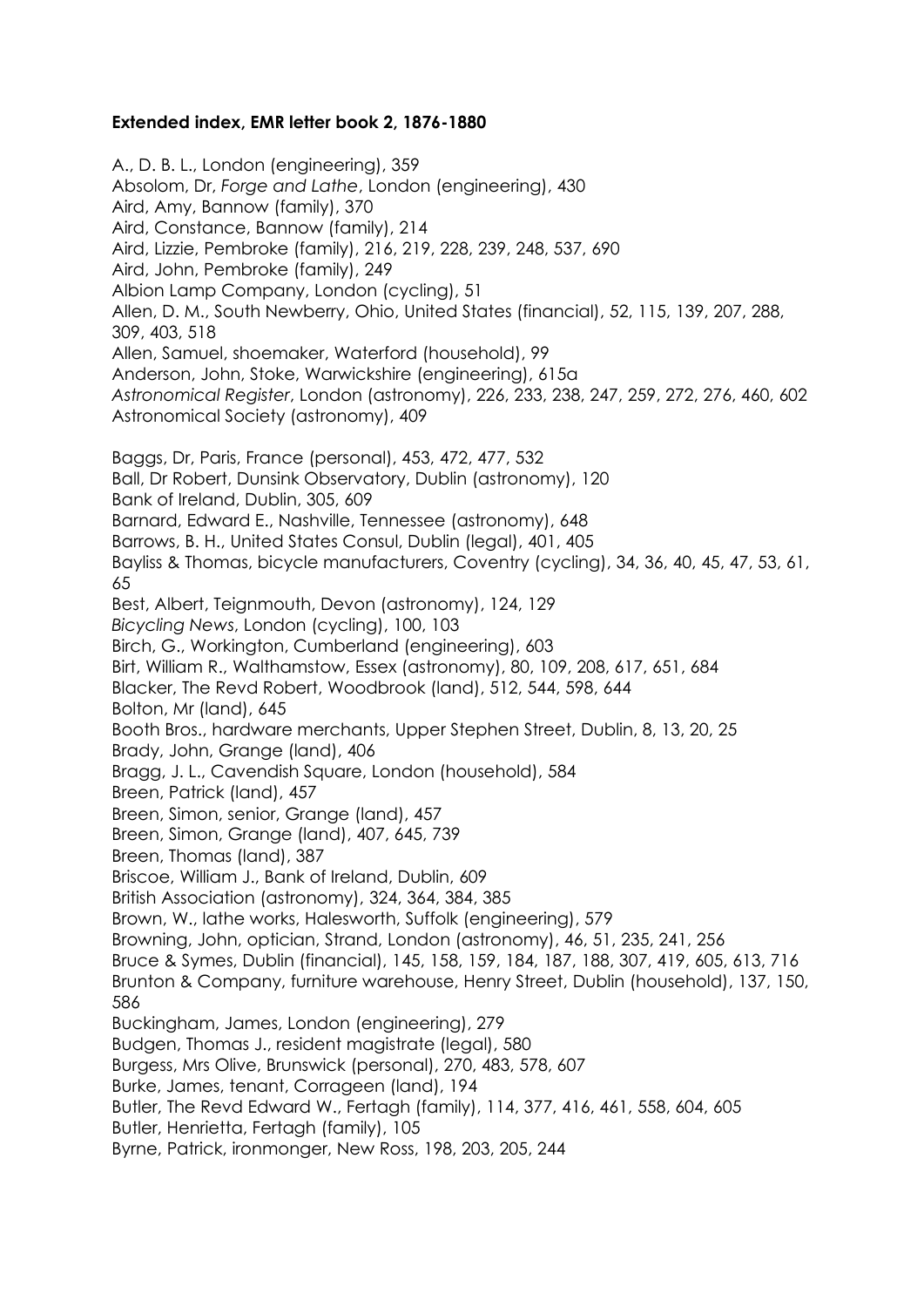Cairns, Messrs, carpet warehouse, Grafton Street, Dublin (household), 14 Calver, George, telescope manufacturer, Chelmsford, Essex (astronomy), 102, 263, 265, 278, 285 Carew, Lord, Castleboro, Co. Wexford, 468 Carmany, Mr (personal), Lebanon, Pennsylvania, 254 Carr, George W., New Ross (tax, county cess), 710 Carson & Sons, hardware merchant, Bachelors' Walk, Dublin, 19, 21, 26, 42, 225, 233, 390, 392, 395 (not sent), 397, 404, 412, 436, 517, 518, 527, 685 Casey, P. W., Enniscorthy (land), 535, 554, 579, 731 Caufield, John, tenant, Grange (land), 406 Cheetham, W. T., Eccles, Lancashire (engineering), 357, 365 Chesterman, scale and rule maker, Sheffield, Yorkshire (engineering), 22-23, 28, 36, 40 Church Commission, Dublin (land), 152, 156 Churchill & Company, London (engineering), 111, 324, 331, 369, 383, 388, 391a, 395, 396, 653, 655 Civil Service Commission, London (police), 623 Claremont Institution for Deaf and Dumb, Dublin, 80. 82, 84, 232 Clarke, John, 731 Clarkson, A., optician, Southampton Street, London (astronomy), 50, 255, 262 Cleary, Edward, tenant, Askinvillar (land), 577 Cleary, Nicholas, tenant, Askinvillar (land), 577 Cody, Martin, Askinvillar (land), 81 Cody, Patrick, Askinvillar (land), 264, 267, 402, 489, 611 Collins, Harman, Canterbury (astronomy), 284 Common, A.A., Ealing, London (astronomy), 492 Connaught, Duke of, 468 Connor, Mr, watchmaker, Enniscorthy, 400, 543 Conran, William, tenant, Corrageen (land), 728 Convent of Mercy, Oughterard, Co. Galway (financial), 681 Cooke, Mr, apothecary, Enniscorthy (farm), 170 Cooke & Sons, York (astronomy), 112, 209, 220, 236, 238, 242, 257, 267, 289, 291, 300, 486, 504, 525, 529 (re art) Cooney, John, horse breeder, Kilnamanagh, Oulart (farm), 500, 502, 667 Cooper, The Revd Jonathan S., rector, Killann (parish), 17, 589, 727 Cooper, Mrs Rosetta, Killann (parish), 539 Copland, John (land), 645 Coppinger, Charles, Kingstown, re John Clarke, 731 Corcoran, John, Enniscorthy (land/legal), 93, 104, 107, 108, 226, 227, 230, 250, 260, 263, 266, 273, 274, 277, 328, 359, 386, 391, 393, 400, 413, 415, 436, 455, 491, 496, 533, 624, 638, 650, 656, 662, 665, continued as Fox & Corcoran corn dealers, 290, 298, 299, 504, 513 Crosby, Lockwood & Company, stationers, London (household), 71 Cullen, John (land), 194 Currier, Mrs Ellen, Denver, Colorado (personal), 540 *Daily Telegraph*, London, 44 Daniels Bros., seedsmen, Norwich (garden), 157, 161, 268, 325, 328, 480, 490, 494, 510, 580, 581, 583, 586, 620, 624, 630, 649 Davis, C. W. A., National Bank, Enniscorthy, 340 Davis, S. & A. G., Enniscorthy (household), 699, 712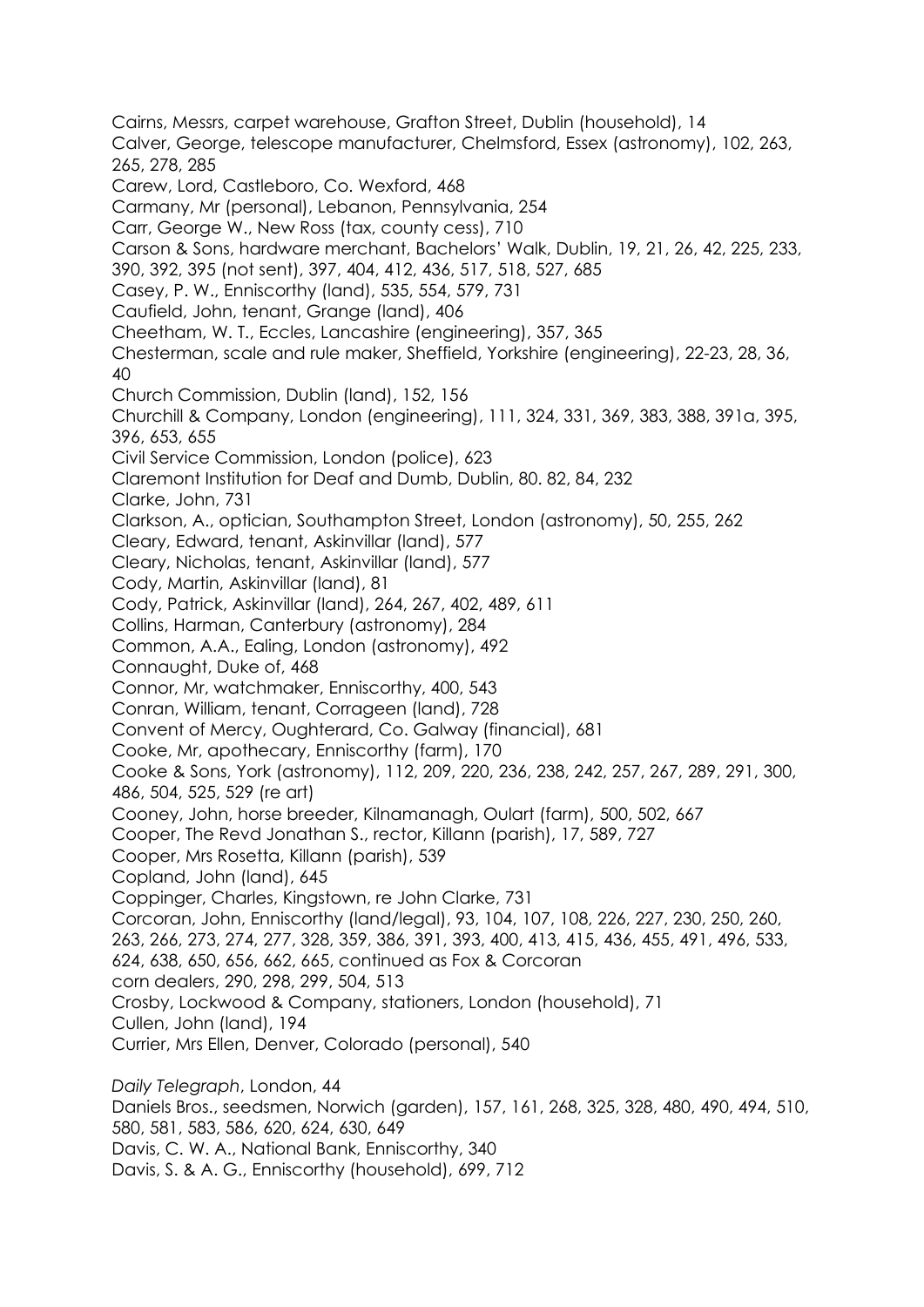Deacon, Abraham, Garraun (land), 476 Deacon, Thomas (land), 474, 476, 477 Deady, J., National Bank, Enniscorthy, 135, 142, 148, 150, 153, 168, 219, 291, 299, 340, 414, 427, 440, 451, 467, 482, 491, 505, 515, 547, 550, 564, 566, 568, 590, 594, 601, 613, 620, 662, 716, 718, 720 Delaney, Mr, butcher, New Ross (household), 60 de la Poer, Arnold, Lincoln Place, Dublin (farm), 669 Dennett, James (personal), 483 Dennett, Mary (personal), 483 Dickson & Sons, seedsmen, Chester (garden), 118 Dillon, J. J., Dublin (art), 113, 181, 187 Do(o)negan, Michael, Askunshin (land), 630 Doolin, J. (land), 645 Doran, Michael (land), 191 Doran, Patrick, Cummer (land), 191 Doran, The Revd Mr, Rathnure, 37, 58, 93, 184 Doyle, Thomas, Askinvillar (land), 573 Drapes, Dr Thomas, Enniscorthy, re Mrs Sargent (medical), 550 Dublin, Lord Mayor (financial), 210, 211 Dublin, Wicklow & Wexford Railway, 10, 19, 26, 231, 323, 329, 338, 390, 445 Edmondson & Co., engineers, Capel Street, Dublin, 130, 163, 165, 168, 180, 293, 584, 615, 618 Elliott Bros., instrument makers, London (engineering), 242, 246, 249, 277 Ellis, Joseph, newspaper subscription, London, 44 *English Mechanic*, London (astronomy/engineering), 41, 46, 80, 81, 88, 101, 124, 127, 129, 205, 221, 234, 269, 274, 333, 337, 349, 459, 479, 596, 601, 606, 614, 654, 712, 726, 734 Enniscorthy, station master, 390, 445 Erck, Dr W., London (astronomy), 279 F., F., Overton, Hampshire (engineering), 178 Fannin & Co., Dublin (medical), 12, 17, 49, 188, 191, 210, 330, 675, 682 Farrell, James B., engineer, Glendarra, Wexford (land), 689 Feely, James, National Bank, Waterford, 427, 432 Fitzpatrick, Patrick, grocer, Enniscorthy (household), 85, 110, 111, 145, 214, 301, 379, 664 Flemming, L. T., Berwick, Northumberland (engineering), 654 Foley, John (land), 623, 630 Foley, Mrs, tenant, Corrageen (land), 166 *Forge and Lathe*, London (engineering), 332, 338, 346, 355, 430 Forrestal, Anthony (land), 626, 630, 645 Forrestal, James (land), 626, 630 Fortune & Co., cloth merchant, Waterford (household), 7, 10 Foster, Joseph, publisher, Saint John's Wood, London, 29 Fox & Corcoran, Enniscorthy (land/legal), 677, 698, 702, 736, 741 Gainfort, Joseph, Wexford (household), 680, 681, 693 Galavan & Co., coal merchants, New Ross (household), 4, 58, 197, 200, 203, 206, 240, 373, 378, 403, 558, 741 Gallagher, James, iron forge, Enniscorthy, 398, 556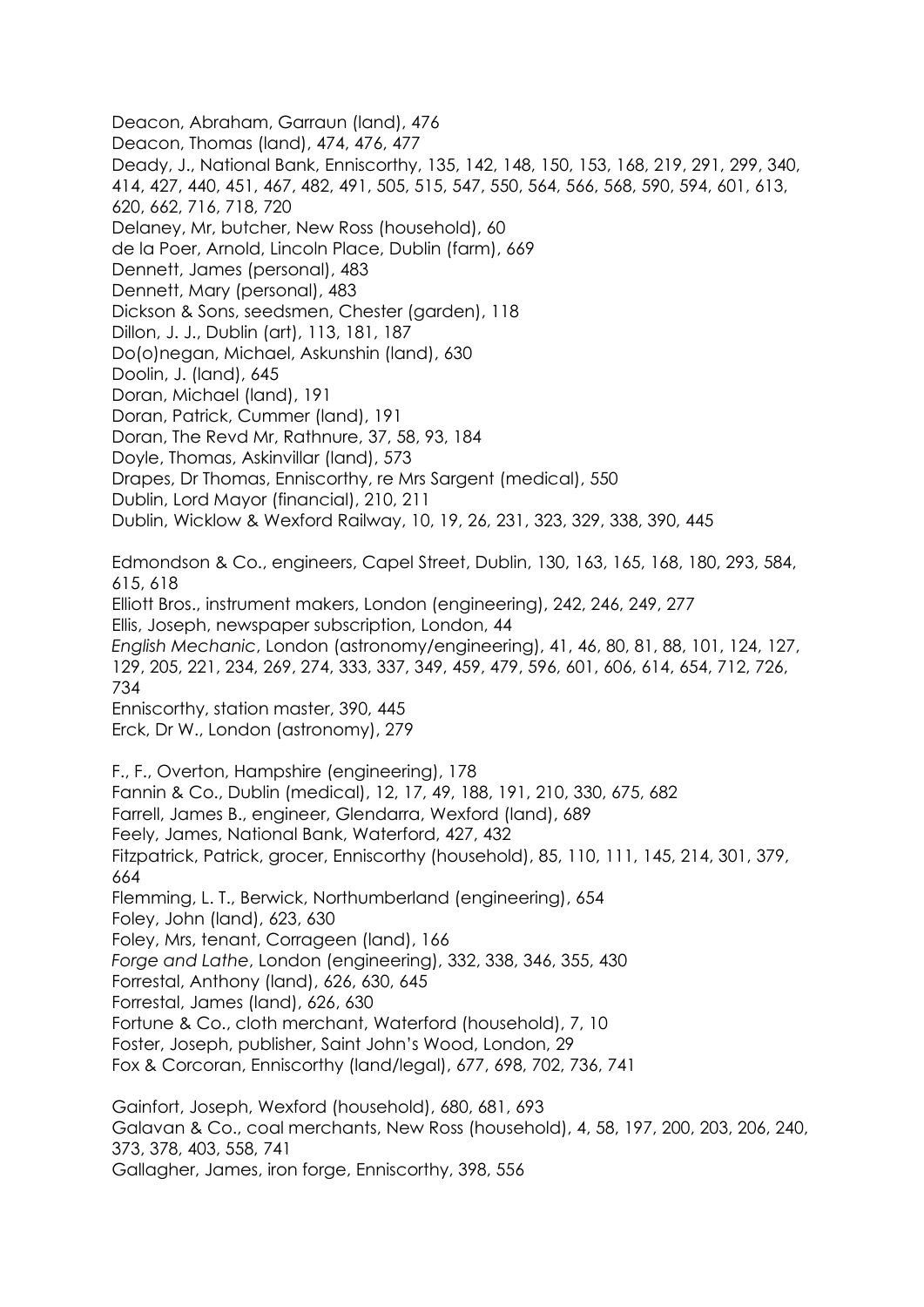Galliford, James E., Berkhamsted, Hertfordshire (engineering), 606, 619, 628, 537, 646 gardening 270 Garvey, David, butter factor, Kevin Street, Dublin (farm), 364, 468 Gates, Miss Adelia S., Servette, Geneva, Switzerland (personal), 57, 88, 138, 555, 627 Gates, Miss Eveline, Yellow Springs (personal), 52, 464, 604a Gauvin, Mr A., Paris, France (personal), 484, 487, 494, 510, 526, 533, 536 Gick, Thomas, Claremont Institution, Dublin, 80, 82, 84, 232 Gill, David (astronomy), 409 Godfrey, Francis, income tax collector, Enniscorthy, 459, 466, 469, 619, 625, 630, 635, 645, 661 Godley, Denis, Irish Church Temporalities Commission, Dublin (land), 152 Goff, Mrs, baker, Enniscorthy (parish), 589 Goff, James, secretary, Indian Famine Fund, Dublin, 211 Good Shepherd convent, Limerick (financial), 575 Gordon, E. (land), 645 Gore, son of Dr Gore (personal), 106 Gorman, Owen, Ballybawn (land), 322, 353 Graham, Benjamin, iron founder, Waterford, 311, 317, 320, 330, 350, 361, 367, 375, 381, 616, 631, 633, 653, 655 Graves & Sons, timber merchants, New Ross, 314 Great Western Railway, Paddington, London, 360 Greene, John, *Wexford Independent*, 193, 373, 545, 646 Greenwood Co., Kansas (financial), 52 Grey, George, piano tuner, Dublin, 68, 232, 588 Griffith, Morris & Co., Liverpool, oil merchants (household/farm), 439, 454, 553, 563, 621, 635 Griffiths, George, editor, *The* Watchman, Enniscorthy (land), 161, 519 Grothier, James (land), 623, 630 Grubb, Howard, Dublin (astronomy), 215, 231, 240, 247, 292, 300, 315, 332, 345, 364, 372, 384, 388, 409, 418, 429, 433, 435, 438, 439, 442a, 443, 445, 446, 452, 458 (not sent), 462, 463, 470, 473, 480, 493, 502, 507, 517, 538, 572, 573, 652, 657, 663, 666, 671, 676, 678, 685, 699, 703, 710, 712, 727 Guest, J., London (music), 70 Gyles, Walter, Land Corporation, Dublin (land/politics), 665, 686 Hagley, W. T., Bath, Somerset (engineering), 122, 132 Hamilton, Long & Co., druggists, Grafton Street, Dublin (medical), 585 Harpur, J. J., seedsman, Wexford (garden), 44, 83, 90, 126, 131, 204, 224, 243, 265, 281, 434, 435, 437, 495, 582 Harris & Son, billiard table makers, Dublin (household), 724, 733 Harrison, Messrs, London, re *Burke's Landed Gentry*, 199 Harvey, Newenham, Waterford, 5, 20, 31, 82, 90, 98, 101, 189, 192, 290, 294, 308, 313, 352, 376, 383, 397, 447, 466, 471, 495, 500, 514, 547, 548, 553, 556, 562, 565, 571, 724 Hasluck, Paul N., Clapham, London (engineering), 368 Hawkins, James, carriage lamp manufacturer, Capel Street, Dublin (household), 12 Haydon, Dodsworth, Guildford, Surrey (engineering), 351, 354, 362 Henblas, M. E., Llangefni, Anglesey, Wales (engineering), 524 Hildreth, Henry, Boston, Massachusetts and Paris, France (personal), 275, 374, 425, 463, 470 Hill, Hugh O'Halloran, Royal Irish Constabulary, 623 Hill, R.H., Larkfield (financial), 525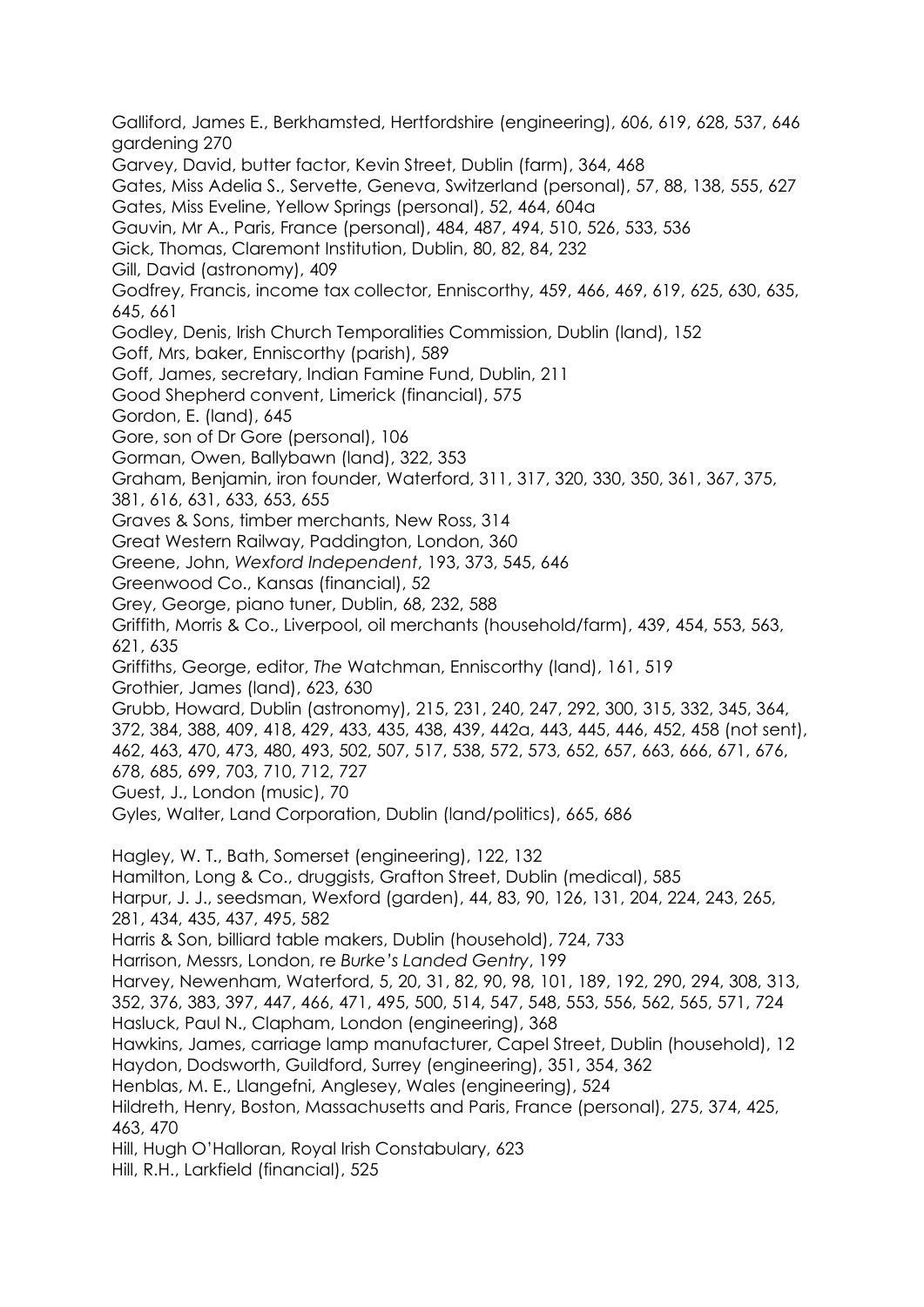Hines, Edward, Norwich, Norfolk (engineering), 355, 362, 371, 380, 386, 389, 392, 393 Hinton, John, auctioneer, Wexford (land), 489 Hodges, Foster & Co., booksellers, Grafton Street, Dublin (astronomy etc.), 50, 61, 67, 84, 86, 91, 121, 126, 134, 166, 170, 226, 235, 237, 343, 501, 503, 582, 706 Hogan, Anne, sister of Sophia (personal), 363 Hogan, Ellen, sister of Sophia (personal), 363 Hogan, John, brother of Sophia (personal), 363 Hogan, John F., Wexford, re temperance, 97 Hogan, Kate, sister of Sophia (personal), 363 Hogan, Sophia Jane (personal), 374 Hogan, William, brother of Sophia (personal), 363 Holzapffel & Co., London (engineering), 567 Horne, Mrs Sarah, Edinburgh and London (personal), 89, 339, 340, 385, 450, 455, 469 Horne & Thornthwaite, London (astronomy), 45, 94, 100, 107, 261, 566 Howlett, William, merchant, New Ross (farm), 503 Hudson, John, Leeds, Yorkshire (astronomy), 124

income tax, Enniscorthy, 459, 466, 469, 619, 625, 630, 635, 645, 661 insurance co. (Moore), Dublin, 457, 499, 508, 513, 569, 570, 670, 680 Irish Church Temporalities Commission, Dublin, 152, 156 Irish National Co-operative Society (farm), 669 *The Irish Times,* Dublin, 676 Isbester & Co., publishers, London, 674

Jackson, The Revd Frederick, Edermine, 406 Jackson, John C., London (astronomy), 233, 238, 247, 272, 276 Jacob Bros., ironmongers, Waterford (household), 2. 25, 30, 95, 536 Jobling, Thomas Edgar, Coxlodge Colliery, Newcastle, Northumberland (astronomy), 486 Johnson, R.C., Liverpool, Lancashire (astronomy), 492 Jones, Mr, harness maker, Waterford, 8 Kavanagh, John, iron founder, Enniscorthy (farm), 111 Kavanagh, Patrick, Ballycronigan, 199 Kavanagh, Patrick, butcher, Enniscorthy (household), 190, 334, 414, 456 Kavanagh, Thomas (land), 630 Kavenagh, William, saddler, New Ross, 59, 79, 96, 102, 103, 201, 207 Kearney, James Aylward, Shankill Castle, Co. Kilkenny (land), 535, 539, 587, 591, 598, 696 Kehoe, Thomas, clock cleaner, Foulksmills (household), 358 Kelly, J., City Saw Mills, Thomas Street, Dublin (aarden), 326 Kelly, Patrick (farm), 170 Kennan & Sons, Fishamble Street, Dublin (engineering), 4, 130, 133, 178, 213, 218, 220, 223, 229, 288, 295, 298, 302, 305, 325, 327, 335, 341, 365, 478, 490, 527, 529, 534, 538, 546, 603, 604, 609, 612, 615a, 619, 672, 675, 677, 678, 702, 722, 723, 744 Kerr, Mrs Margaret, Coldingham, Berwickshire, concerning remarriage to close relatives (legal), 707 Kerr, Thomas, nurseryman, Enniscorthy (garden), 176, 286, 509 Keyley, Mr, butcher, Enniscorthy (household), 65 Kibblewhite, E. J., *English Mechanic*, London, 726 Killinger, Jacob S., Annville, Pennsylvania (personal), 254, 350, 374, 448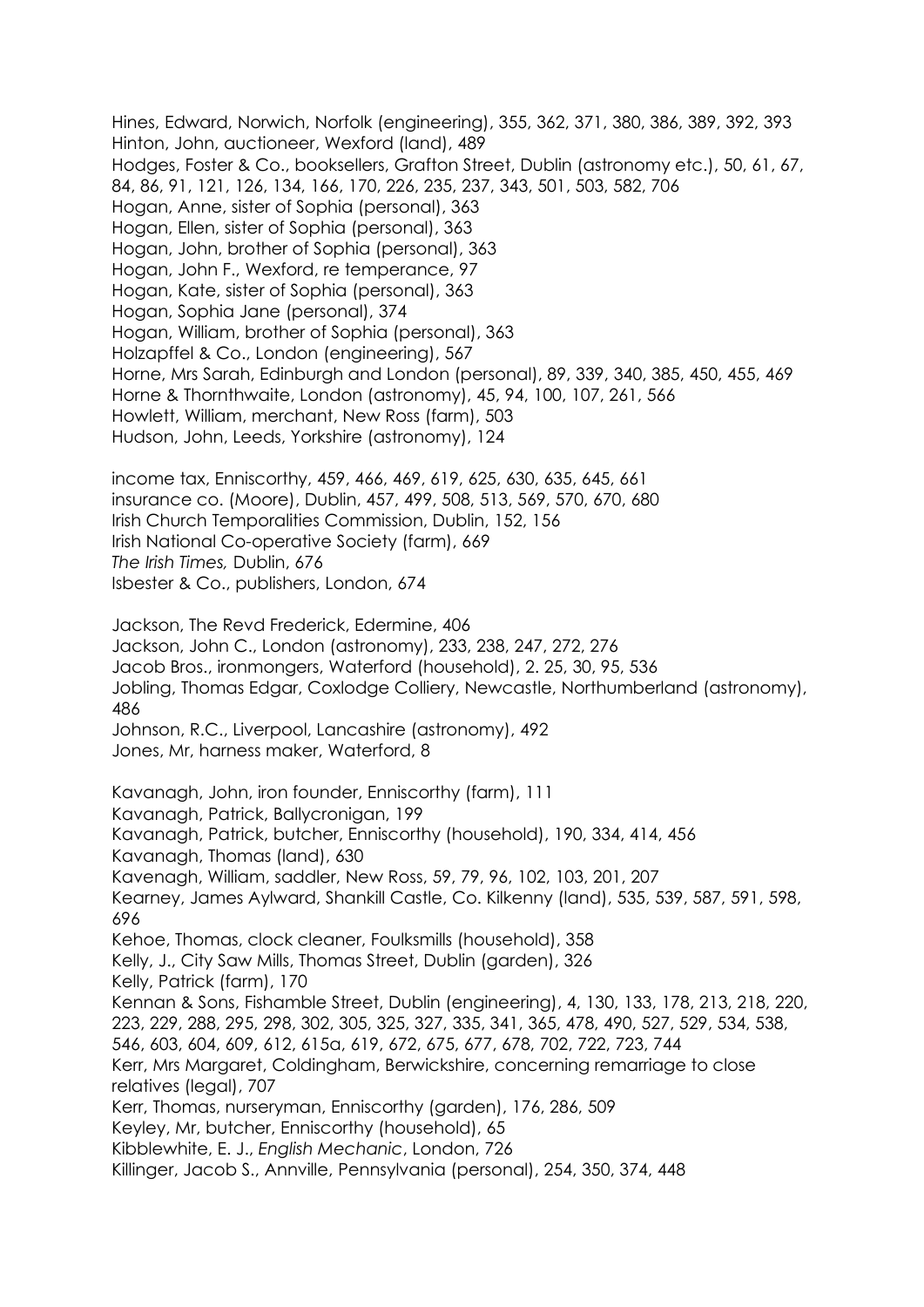Killinger, John, brother of Jaocb (personal), 448 King, Henry, tenant, Askinvillar (land), 86, 91, 159, 174, 402, 577, 599 Kitchin, Mr W.H., Cardiff (engineering), 508 Knowlton, Augusta (personal), 483 Lancaster & Son, opticians, Bull Street, Birmingham (astronomy), 63, 64, 77, 109, 112

Lance, Charles E., Taunton, Somerset (engineering), 609 Land Corporation, Dublin (land/politics), 665, 686 Lauder, Mr, photographer, Westmoreland Street, Dublin (astronomy), 385 Leach, Graves A., Dublin (land/legal), 720, 730 Lee & Hunt, machine toolmakers, Nottingham (engineering), 70 Lett, Mrs, post office, Enniscorthy, 157, 284, 420 Lett, Edward J. & Co., miller, Enniscorthy, 742 letter book, 363 Lilburn, John, collector of revenue, Wexford, 32, 33, 141, 341, 542, 643, 649, 658, 705 Lisle, Thomas, Wolverhampton (astronomy), 120, 129, 132, 134, 137, 138, 147 Long, Walter, Caim (garden), 342 Longman, Green & Co., publishers, London (astronomy), 280 Lopdell, Annie, Fertagh, Johnstown (personal), 605 Lopdell, Sarah, Fertagh, Johnstown (personal), 106, 367, 558 Lubbock, John, anthropologist (personal), 560 Lukin, The Revd James, Sketchworth, Newmarket (astronomy), 352, 382, 387, 575 Lyons, Ada, daughter of M.E. (personal), 363, 423 Lyons, Antonia, daughter of M.E. (personal), 363 Lyons, M. Evelyn, construction engineer, from Sligo, killed in Mexico (personal), 363, 374 Lyons, Mrs Sophia Jane (née Hogan), widow of M.E. (personal), 363, 374 McClintock, Dr Alfred Henry, Merrion Square, Dublin (medical), 43 McCullagh, John, Enniscorthy (land), 467, 471, 522, 589, 592, 700, 705 MacIlwraith & Son, engineers, Cork (engineering), 726 Macmillan & Co., publishers, London (astronomy), 614 Malcolm, John, Enniscorthy, 213, 215, 225, 228, 241, 253, 357, 542, 554, 574 Malone, James, corn merchant, Enniscorthy (farm), 158, 160, 164, 165, 304 marriage, EMR's opinion (personal), 560, 578, 607, 707 Martin, John, land surveyor, iron forge, Enniscorthy (land), 74 Miller, John (personal), Lebanon, Pennsylvania, 254, 448 Moffat, James, resident magistrate (legal), 580 Moffatt, Charles, Trinity College, Dublin, 166 Moore, The Revd Henry Grattan, curate, Enniscorthy, married to Eliza, a daughter of Thomas Wilkinson (farm), 17 Moore, Martin L., insurance, Dublin, 457, 499, 508, 513, 569, 570, 670, 680 Moore, Joseph, provisions merchant, Pembroke Dock (household), 239, 244, 293, 301, 340, 343, 391, 441, 476, 516, 546, 571, 576, 669 Morgan, William, miller, Blackcastle, Navan (household), 625 Morrissey, Michael, tenant, Askinvillar (land), 290, 298, 299, 504 Morrissey, Patrick, tenant, Askinvillar (land), 513 Moseley, James, jeweller, Waterford (household), 202 Murphy, Mr, sand merchant, Milltown (farm), 125 Murphy, John, gate keeper (land), 37, 38, 48, 171, 358, 608, 615, 622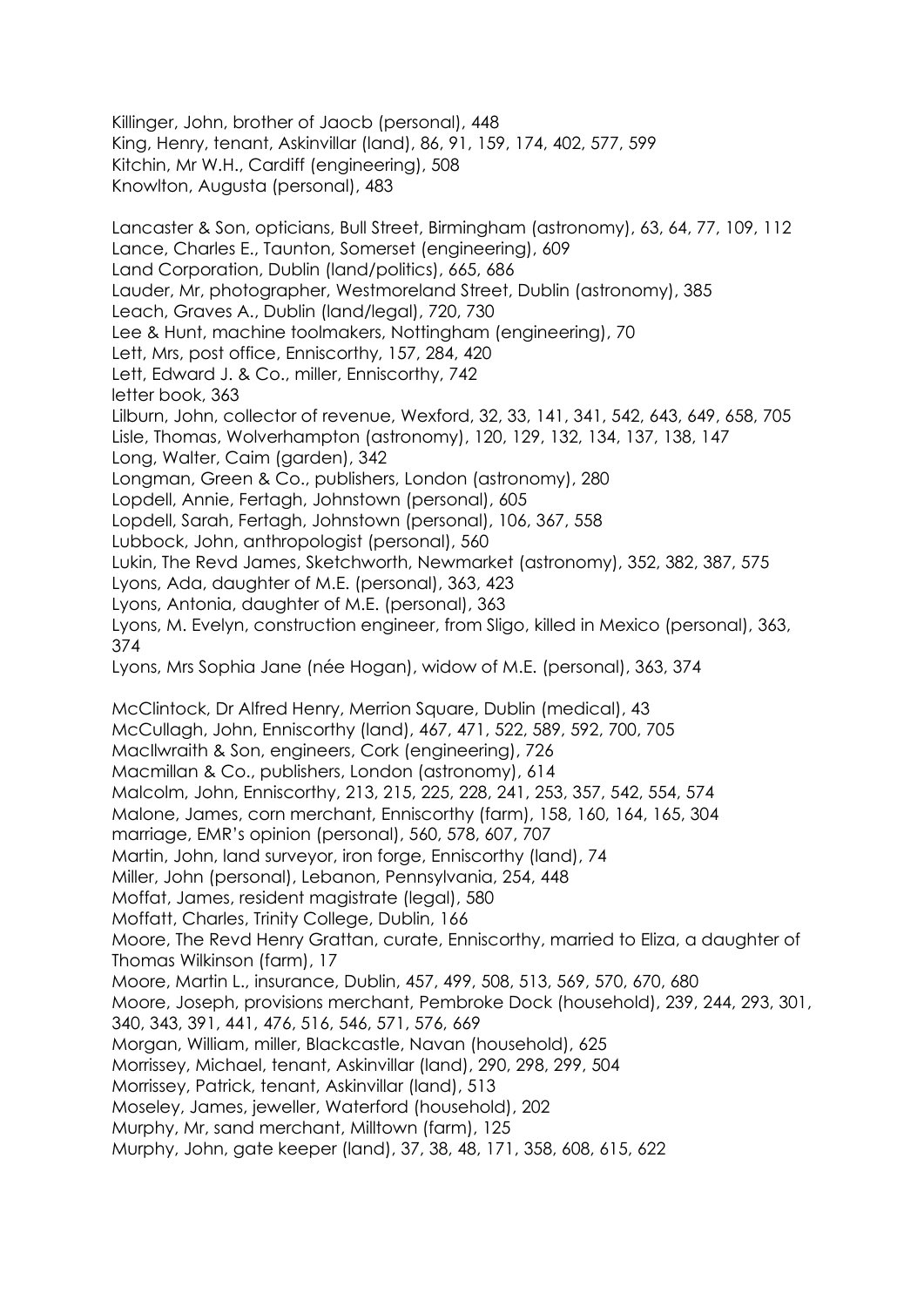National Fine Art Union, London (art), 128 National Bank, Enniscorthy, 135, 142, 148, 150, 153, 168, 219, 291, 299, 340, 414, 427, 440, 451, 467, 482, 491, 505, 515, 547, 550, 564, 566, 568, 590, 594, 601, 613, 620, 662, 716, 718, 720 National Bank, Waterford, 427, 432 Nazar, George, cutler, London (household), 68, 73, 76 New & Matthews, toolmakers, Nottingham (engineering), 69 Newport, Johnny (personal), 106 New Ross Gas Company, 278, 280, 281, 283, 284 New Ross steamboat, 1 Nicolls, Mrs Mary, Great Malvern, Worcestershire (medical), 55 (letter from Adela) Nicolls, Dr T. L., London (medical), 48, 55 Nigault, Stephanie, Paris, France (personal), 478, 488, 551, 640, 743 Norrbom, Bruno, Newton-le-Willows, Lancashire (personal), 57, 183, 222 Norrbom, Ida, Sweden (personal), 57, 258, 321, 428, 485, 549, 659, 737 Nowlan, Daniel, Solsborough (land), 615 O'Brien, M. (personal), 114 O'Donnell, R., Carrick (personal), 18 Offen & Co., *Forge & Lathe*, London (engineering), 346 O'Flaherty, P. J., Enniscorthy (legal), 217, 232, 262, 263, 282, 419, 449, 501, 524, 545, 638 O'Gorman, Mr (personal), 106 Orford & Harper, forwarding agents, Liverpool (garden), 647 Orme & Sons, billiard table makers, Manchester, 721 Orpen, Adela E. (family), 252, 254, 270, 363, 578, 607, 745, 747 Orpen, Goddard H., London (family), 306, 307, 399, 410, 493, 526, 673, 679, 683, 687, 697, 701, 740 Orpen, John H., Dublin, 145, 196, 410, 456, 493, 520, 552, 561, 590, 591, 600, 660, 668, 670, 672, 704, 708, 713, 719, 725, 732, 734, 739 Orpin, John, Saint Stephen's Green, Dublin (astronomy), 297 Owen, Mrs Annie J., Virginia (family), 186, 348, 541, 704 Parnell, Charles Stewart, M.P., House of Commons, London (politics), 686 Parry, Richard, draper, Newtown, Wales (household), 557 Payne, William, Dublin, Wicklow & Wexford Railway, Dublin, 10, 19, 26, 323, 329, 338 Peare, Charles, Carrick on Suir (land), 588 Pender, Mathew, Askinvillar (land), 174 Pennefather, John Going, Chatham, Canada (personal), 374 Pennefather, Mrs Sophia Jane (née Hogan), Chatham, Canada; widow of his colleague M. E. Lyons (personal), 363, 374, 423, 497, 523 Percival, J. J., Wexford Archers, 67, 75a, 179 Pettit, Miss, London (astronomy), 271, 276 Pigott & Co., music sellers, Grafton Street, Dublin (music), 257, 583 Pim Bros., cloth merchants, Dublin (household), 585, 730 Poor Law Union, Enniscorthy (land), 81, 623, 626 post office, Castledermot, Co. Kildare, 700 post office, Dublin, 692 post office, Enniscorthy, 154, 157, 284, 420, 693 post office, Killann, 286 post office, Maganey, Co. Kildare, 721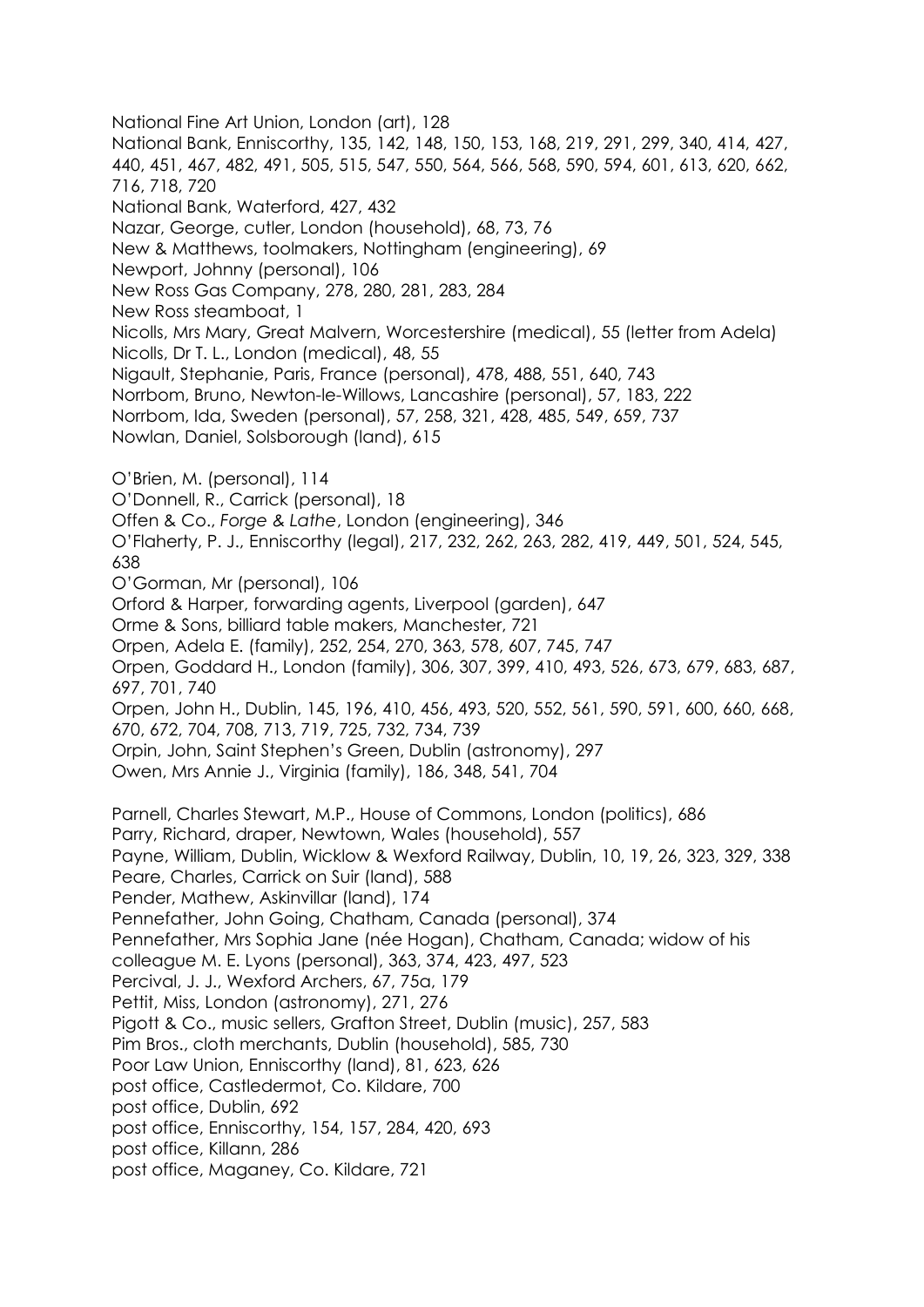post office, Wexford, 692 Power, The Revd James, Marshalstown, 30, 37, 71, 344, 551, 622, 715 Preston, George, brick manufacturer, Saint John's, Enniscorthy, 366 (not sent) Protestant Orphan Society, Diocese of Ferns, 176, 234, 406 Pryce-Jones, Pryce, draper, Newtown, Wales (household), 557, 562, 564, 565, 569, 637, 642 Pulvermacher & Co., galvanic establishment, Regent Street, London (engineering), 125, 148, 151 railway station, Enniscorthy, 390, 445 Ravensdale Mills, Dublin, 2, 5, 74, 76, 148 Reddiford, George F., Barnwood Lodge, Gloucester (astronomy), 294 Redmond, Thomas, Killann (financial), 202, 475 Rice, Michael, Newtown (land), 689 Richards, Mrs Dorothea (family), 254, 448 Richards, The Revd W. J. B., Selenographical Society, London (astronomy), 375, 460, 631, 735 Richards, William N., New Ross (legal), 580 Rigley, Mrs (parish), 534 Ripley, David, uncle of Celestia Wattles, Newark, New Jersey (personal), 116, 139, 275 Robinson, Mr, confectioner, Wexford, re Wexford Archers, 180 Roe, Joseph, Rathduff, Killann (land), 191 Roe, William N., Rathduff, Killann (land), 191 Ronyère, Madame, Paris, France (personal), 409, 441, 442a, 453 Rosse, Lord, Birr (astronomy), 121, 384, 385, 409 Royal Irish Constabulary, 199 (not sent), 623 Ruttledge, F., Coolbawn (financial/legal), 181, 211, 280, 420, 465, 580, 593, 595 Ryan, Mrs Catherine, tenant, Corrageen (land), 728 Ryan, Mathew, Enniscorthy, 720 Ryan, The Revd Martin F., Kiltealy (personal), 37, 87, 121, 177, 192, 229, 570, 574, 576, 600, 715 Ryan, P., Enniscorthy (household), 3, 11, 47, 56, 151, 162, 185, 313, 344, 347, 396, 429, 506, 520, 592, 666, 711 Sadler, Herbert, Selenographical Society, London (astronomy), 315, 318, 324, 336, 376, 475, 621, 650 [struck out], 703, 742 Saint Joseph's Asylum, Dublin (financial), 79 Sandeman, Frank S., Stanley, Perthshire (engineering), 612 Sargent, Mrs D. A., Waterford (family), 540, 544, 657, 746 Sargent, Harry R., Waterford (family), 160, 167, 197, 201, 227, 273, 308, 378, 416, 427, 430, 461, 465, 505, 587 Sargent, W.A., Waterford (family), 15, 24, 31. 41. 57, 60, 62, 66, 72, 75, 78, 85, 92, 94, 95, 99, 134, 140, 155, 162, 167, 173, 190, 193, 204, 212, 218, 223, 224, 230, 239, 245, 251, 260, 264, 265, 267, 269, 282, 336, 347, 379, 424, 430, 437, 440, 449, 451, 457, 521, 563, 569, 570, 632, 667, 706 Schröder, G., photographer, Grafton Street, Dublin (astronomy), 384 Scottish Commercial Insurance Co., Dublin, 457, 499, 508, 513, 569, 570, 670, 680 Scriven, George, machinist, London (household), 14, 22-23 seeds, list of (garden), 83, 118, 243, 434, 581 Selenographical Society, London (astronomy), 375, 460, 602, 621, 635, 742 Shanahan, Mr, hotelier, New Ross, re stables, 515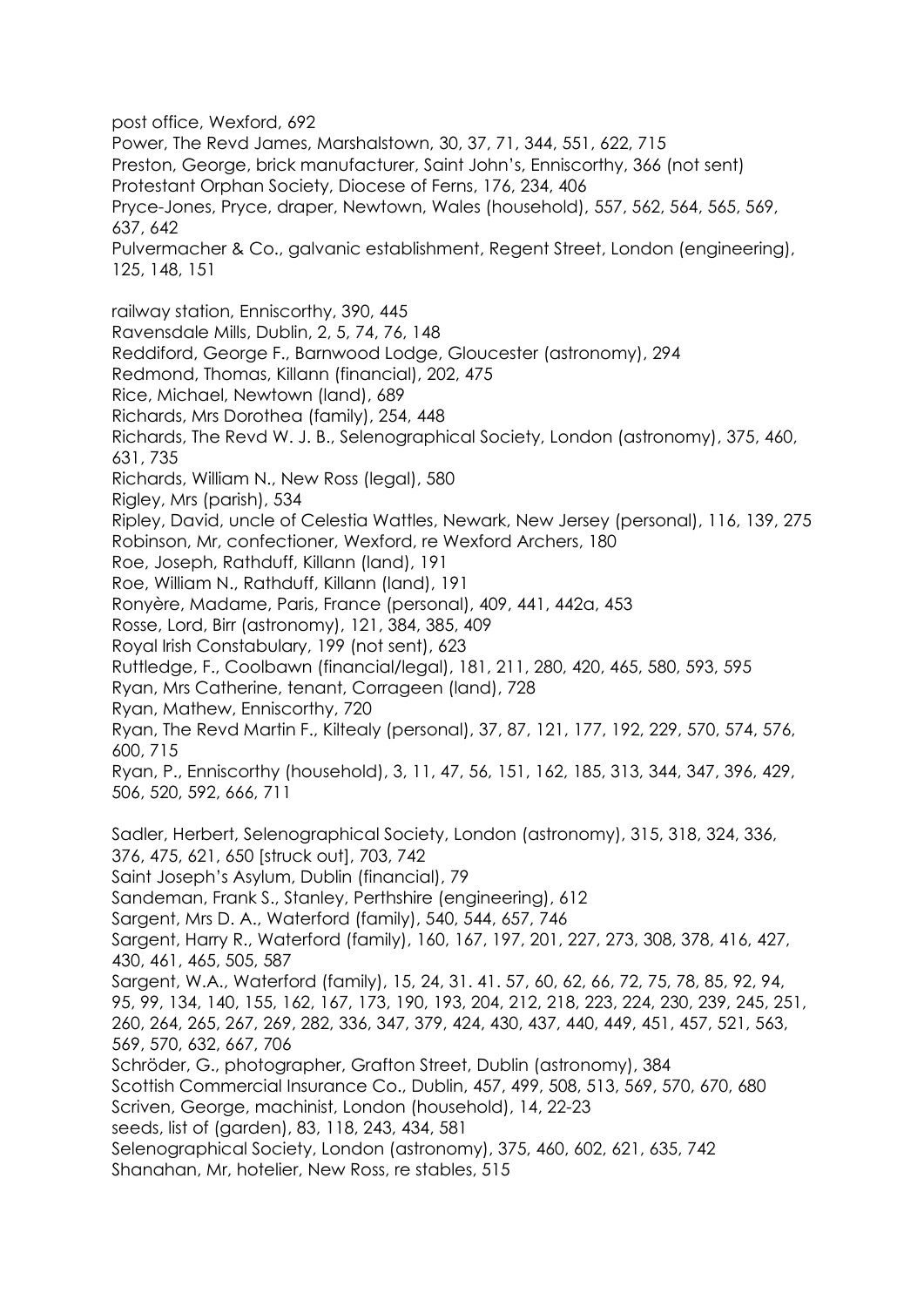Sinnott, James (land), 166, 171 Sinnott, Kitty, Waterford (personal), 610 Sinnott, Moses, brick merchant, Enniscorthy, 381, 415 Sinnott, Richard, Grange (land), 573, 671 Sinnott, Thomas (farm), 503 Sinnott, W., The Abbey, Enniscorthy, re charity, 447 Slievebawn (land), 194, 195, 346, 369, 519 Slye, George, house painter, Enniscorthy, 7, 28, 32, 54, 69, 185, 353, 401, 682, 694 Smith, Mrs Ann Isabella (née Peters), Norwood, Virginia (personal), 423 Smith, Henry, ironmonger, Dublin, 433, 442, 443, 512, 514, 516, 639, 641, 642, 723 Smith, J. & C., saw mills, Enniscorthy, 310, 312, 316, 319, 326, 650, 654, 658, 661, 735, 737 [struck out], 738 Smith & Wellstood, stove makers, Dublin (household), 11, 146, 149, 372, 462 Smyth, John, canvas merchant, Burgh Quay, Dublin (astronomy), 391a, 398, 408, 422, 424, 454 Stafford, Philip (land), 645 Stanley, Charles, Winchcomb, Gloucestershire (engineering), 123, 131, 136, 146 Stanley, W.F., photographer, London, for a book, 733 Stannard, James, Taghmon (land), 489 Sullivan, James, Grange (land), 171 Sullivan, J.J. & Co., stove merchants, Dublin (household), 372 Sutton & Sons, seedsmen, Reading, Berkshire (garden), 629 Switzer, Ferguson & Co., Dublin (household), 221 (letter from Adela) Tector, Mr, clerk of petty sessions, Clonroche, 191, 497 Tellwright, Francis, Grafton Street, Dublin, 334 tenants (land), 195, 577, 687 Thompson Bros., agricultural machinery, Wexford (farm), 496, 689, 695, 696, 711, 718 Tillotson, Mary, Vineland, New Jersey (personal), 182 Timmons, Sylvester, Springmount (land), 684, 689 Tomlinson, The Revd Sterling, Malahide (astronomy), 117, 119, 175, 179, 246, 296 Tottenham, Charles G., Ashford, Co. Wicklow (financial), 147 Trego, J. H., Mound City, Kansas (EMR's land in the United States), 194, 252, 253, 310, 358, 408, 417, 421, 438, 481, 506, 532, 548, 595, 596, 632, 694. 695 [struck out] trespassers (land), 171, 191, 194, 406 Tristram, Mrs Annie, post office, Killann, 286 Troughton & Simms, opticians, London (astronomy), 216, 217 United States Consul, Dublin (legal), 401, 405

Vermilye & Co., stockbrokers, New York (financial), 53 Vesper, G. & T., London, re insecticide powder (household), 323

Waddingham, John, Winchcomb, Gloucestershire (engineering), 136 Walsh, The Revd John, parish priest, Rathnure (politics), 337, 714 Walter, Alma (née Norrbom), Newton-le-Willows, Lancashire (personal), 394 Walter, Frederick, Newton-le-Willows, Lancashire (personal/financial), 394, 442 *Watchman, The*, Enniscorthy (land), 161, 519, 698 Waterford & Ross Steamship Company, 658 Watson & Son, High Holborn, London (astronomy), 283 Wattles, Miss L. C., Oberlin, Ohio (personal), 458, 530, 559-561